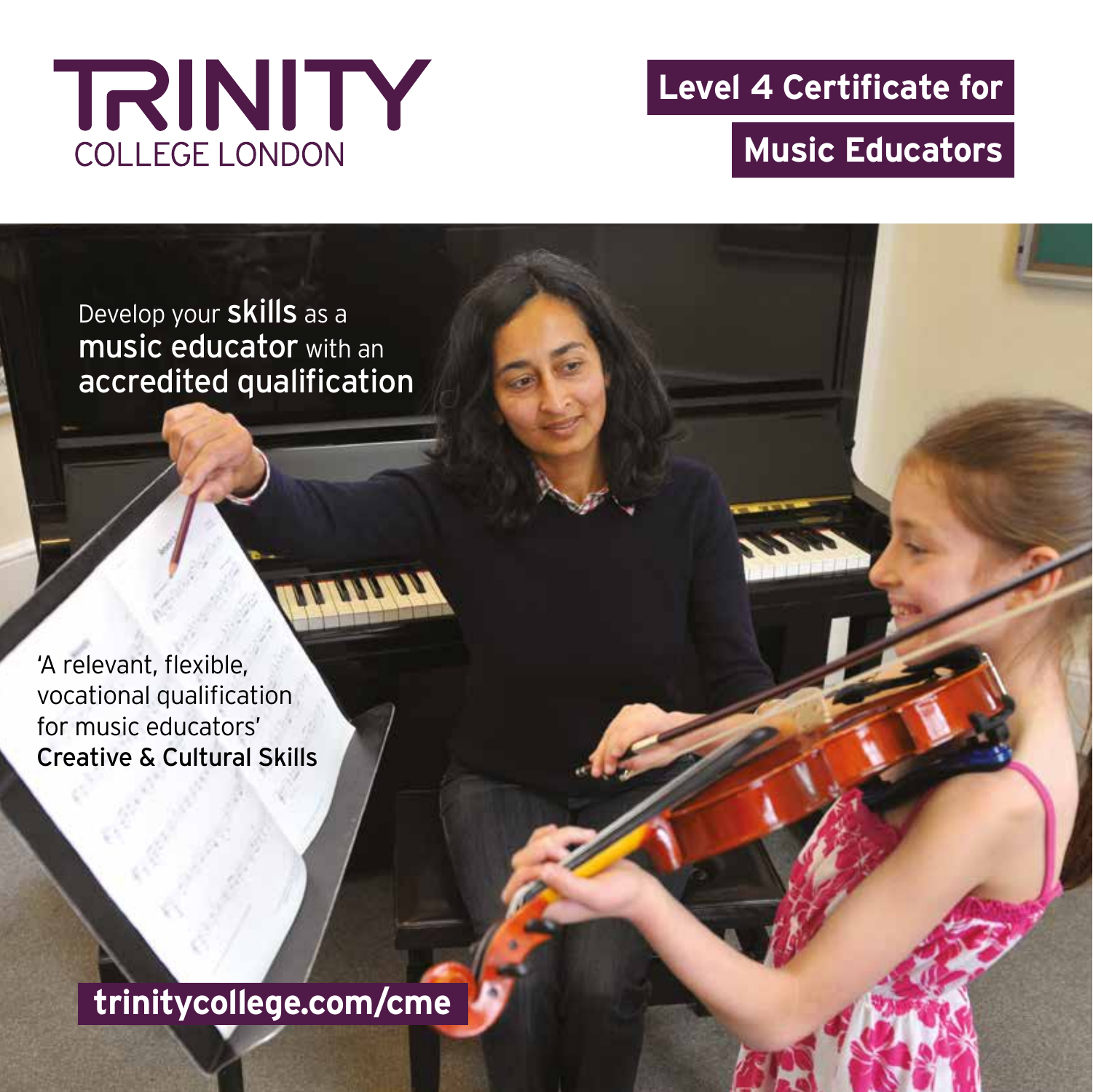# **What is the Trinity CME?**

The Trinity Level 4 Certificate for Music Educators (Trinity CME) is a brand new qualification for music educators working with children and young people in the UK. It is designed to enable music educators to gain recognition for their work while benefiting from opportunities to develop their practice.

The Trinity CME:

- ◗ includes assessment across six units representing best practice in music education
- ◗ is linked to training and support geared to meet music educators' specific needs
- ◗ is suitable for music educators working in any setting or musical genre
- ◗ recognises prior learning and experience to avoid unnecessary repetition
- ◗ can be completed in a flexible way to fit around professional commitments.

#### Why was it developed?

In its 2012 National Plan for Music, the government called for a new non-mandatory qualification that would recognise the work of music educators and provide them with opportunities to develop their practice. The Trinity CME is the result of this initiative, developed through a process of open consultation with music educators.

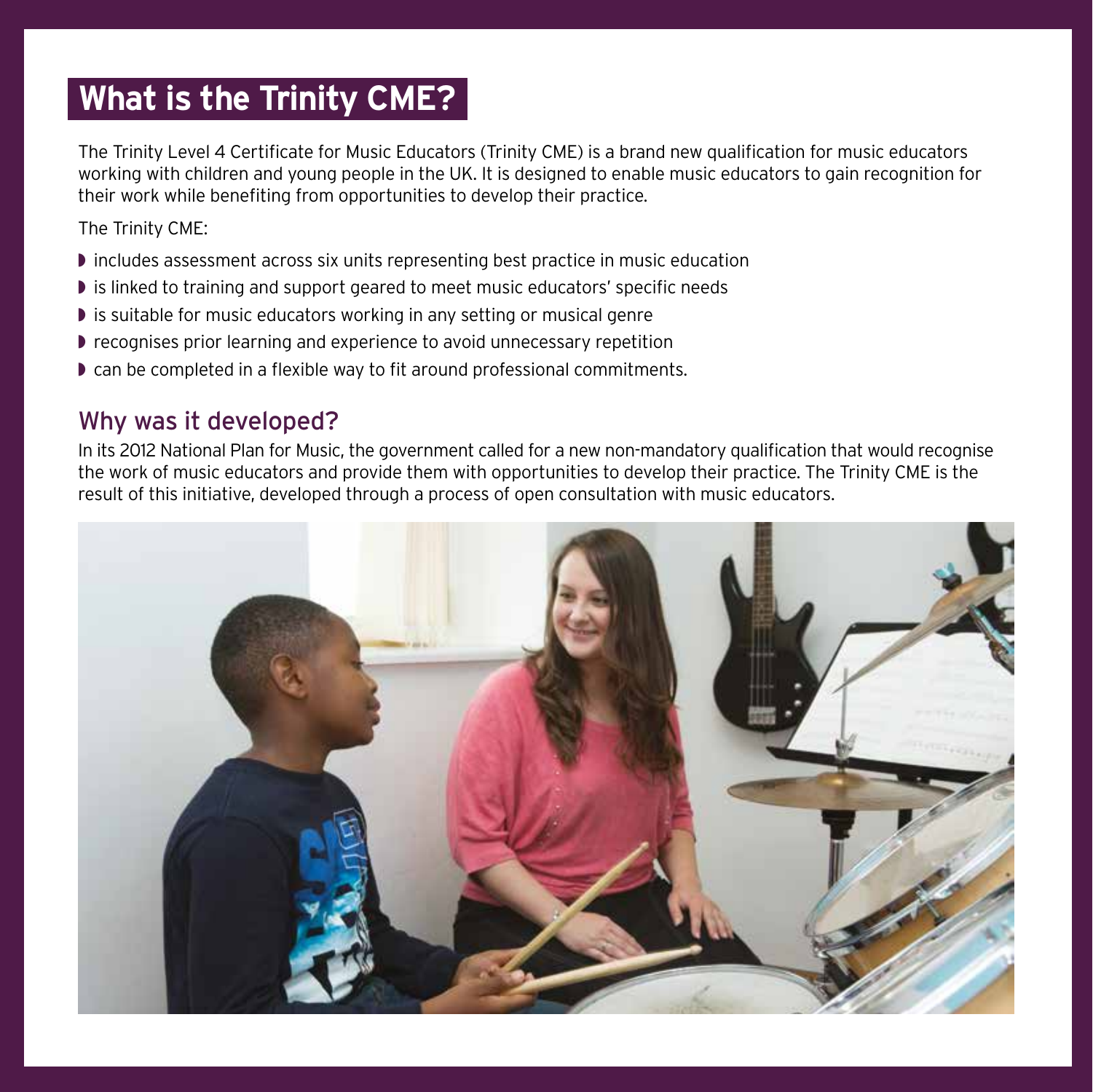### **How does it work?**

To register for the Trinity CME, learners need to get in touch with a Trinity CME centre, which could be a music education hub, school, college, conservatoire, university or any other organisation that works with music educators. Email [cme@trinitycollege.com](mailto:cme%40trinitycollege.com?subject=) for details of centres.

Once registered with a centre, each learner completes an initial self-assessment to map their prior knowledge and experience against the six units of the Trinity CME. From this starting point, the centre works with the learner to develop and agree a personal action plan, setting out any training and support that will be required to enable the learner to meet the assessment criteria across all six units. Assessment is through a portfolio of evidence, including practical demonstration in the real working environment.

#### A flexible programme of study

Each centre offers a unique Trinity CME programme, tailored to meet the specific needs of its learners. Study is part time and flexible, with training and support arranged to fit around learners' professional commitments, meaning that learners can continue with their professional activities while working towards the Trinity CME. Learners must complete the Trinity CME within two years, although many will complete it in less time.





photo: Belinda Lawley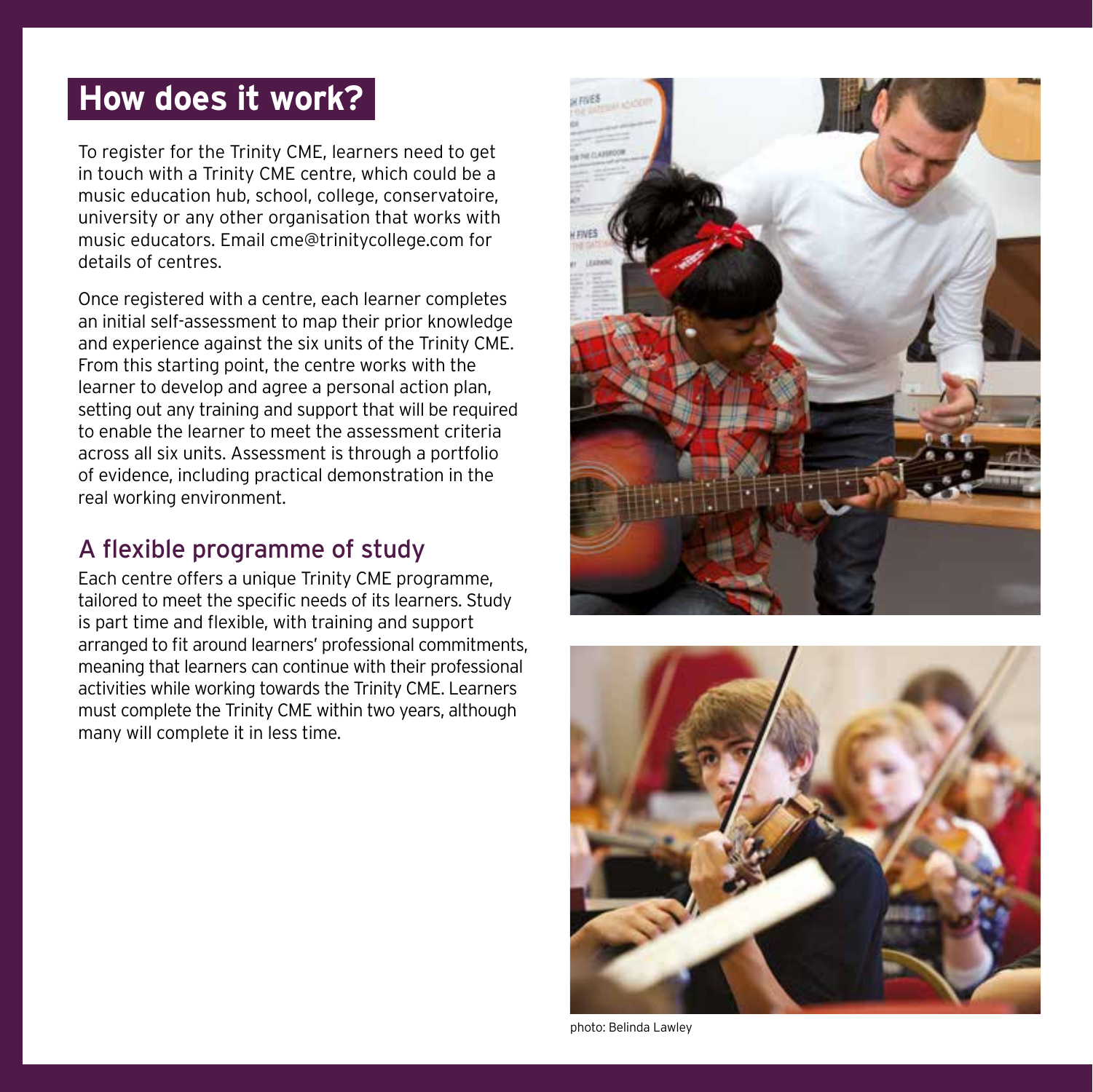

# **Centres**

All Trinity CME centres are validated and quality assured by Trinity. Becoming a centre enables an organisation to develop its existing work with music educators and link it to an accredited qualification. Email [cme@trinitycollege.com](mailto:cme%40trinitycollege.com?subject=) for more information about how your organisation could become a centre.

#### Costs

Trinity charges set fees to centres for validation and quality assurance, details of which can be obtained by emailing [cme@trinitycollege.com](mailto:cme%40trinitycollege.com?subject=). Centres set their own charges to learners.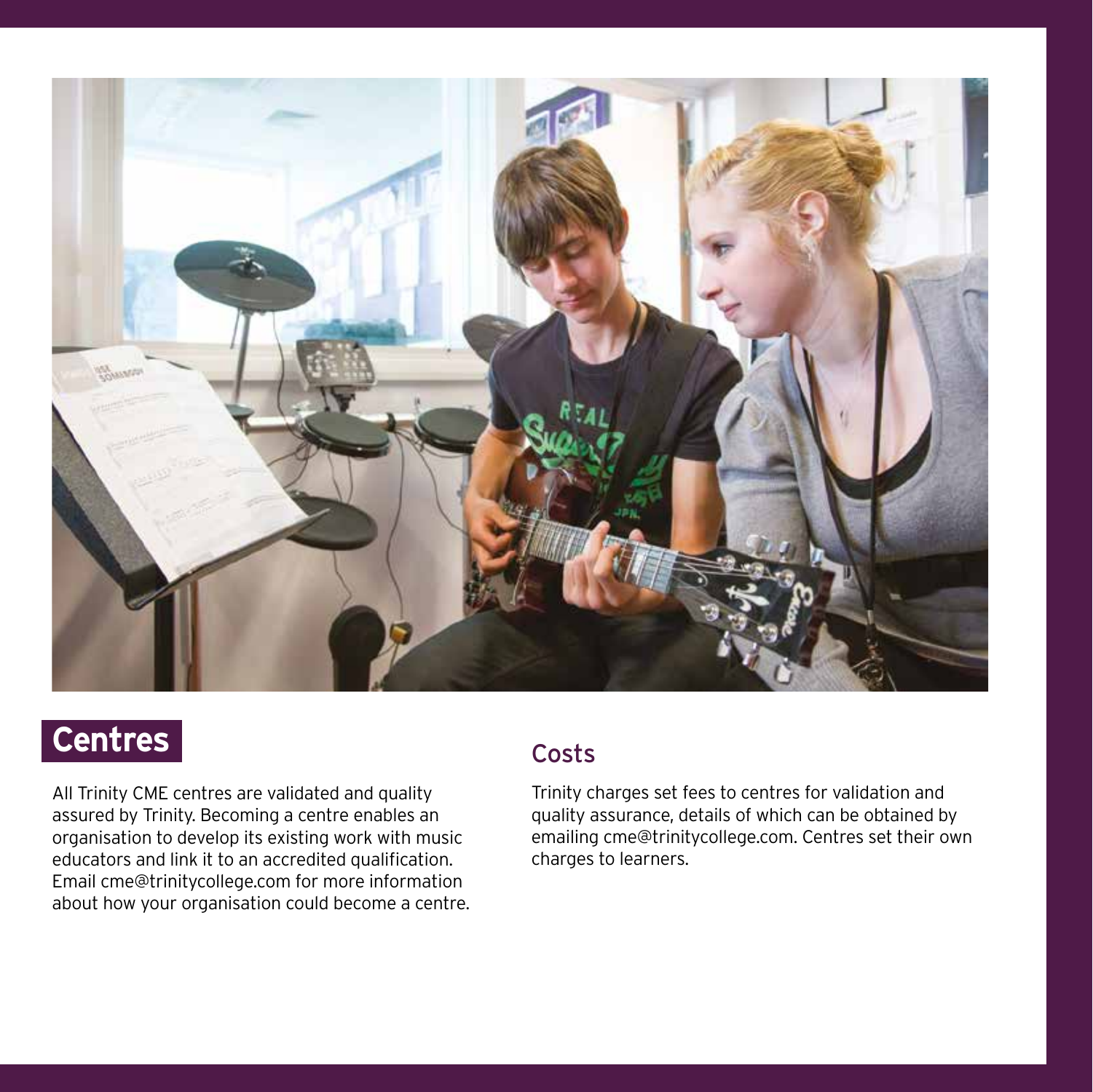### **Who is it for?**

The Trinity CME has been developed for anyone who works as a music educator with children and young people, including:

- ◗ instrumental and vocal teachers working with music services, hubs, schools or privately
- ◗ early years and primary teachers
- ◗ community musicians and workshop leaders
- ◗ professional musicians who undertake education work.





## **What does it assess?**

The Trinity CME assesses learners across the following six units, representing up-to-date best practice in music education.

- ◗ Understanding children and young people's musical learning
- ◗ Planning, facilitating and evaluating young people's musical learning
- ◗ Reflective practice and professional development in music education
- ◗ Promoting children and young people's positive behaviour
- ◗ Equality, diversity and inclusion in music education
- ◗ Safeguarding in music education